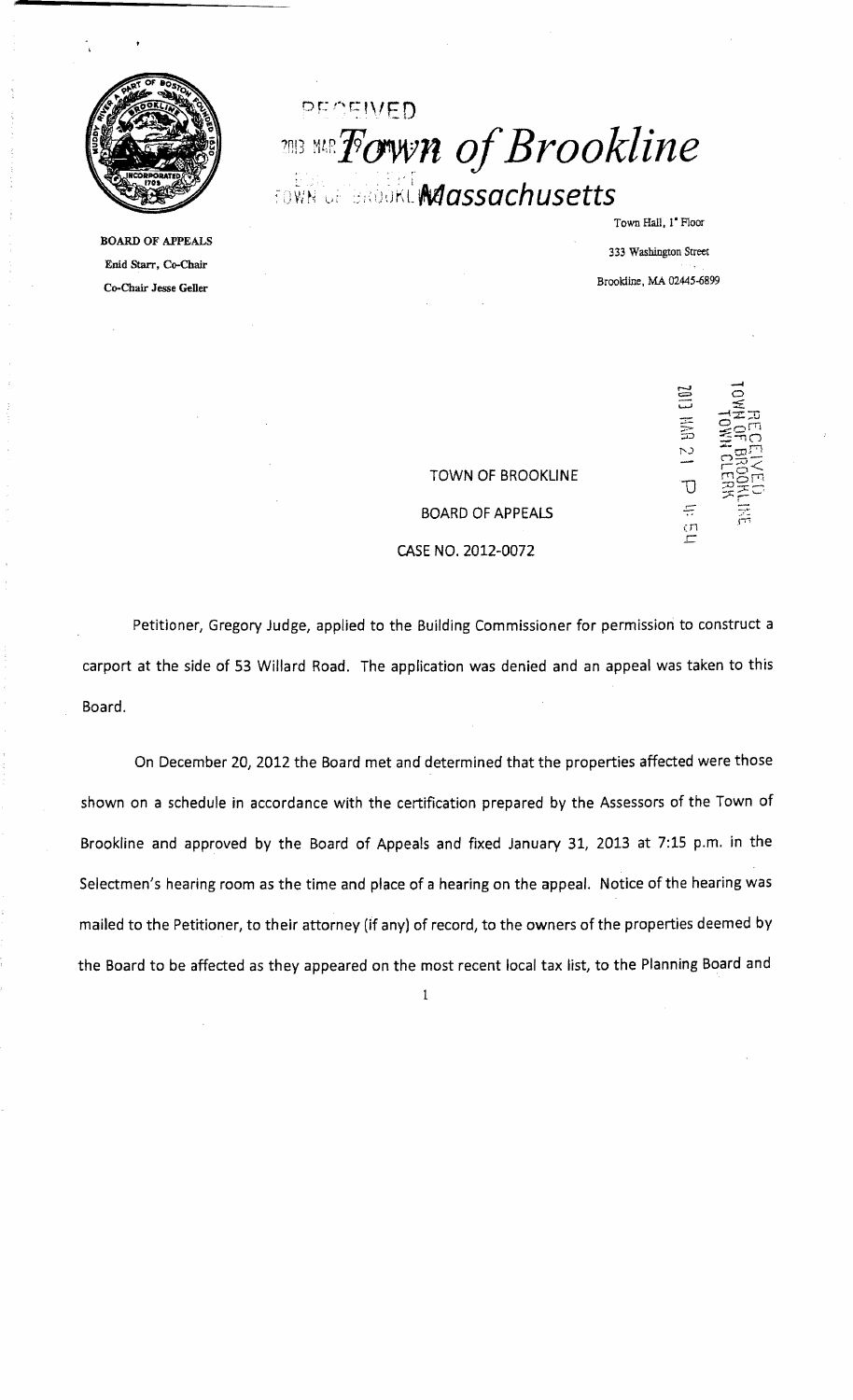

BOARD OF APPEALS Enid Starr, Co-Chair Brookline, MA 02445-6899 Co-Chair Jesse Geller

# *Town ofBrookline Massachusetts*

Town Hall, 1" Floor 333 Washington Street

TOWN OF BROOKLINE BOARD OF APPEALS CASE NO. 2012-0072

Petitioner, Gregory Judge, applied to the Building Commissioner for permission to construct a carport at the side of 53 Willard Road. The application was denied and an appeal was taken to this Board.

On December 20, 2012 the Board met and determined that the properties affected were those shown on a schedule in accordance with the certification prepared by the Assessors of the Town of Brookline and approved by the Board of Appeals and fixed January 31, 2013 at 7:15 p.m. in the Selectmen's hearing room as the time and place of a hearing on the appeal. Notice of the hearing was mailed to the Petitioner, to their attorney (if any) of record, to the owners of the properties deemed by the Board to be affected as they appeared on the most recent local tax list, to the Planning Board and

 $\mathbf{1}$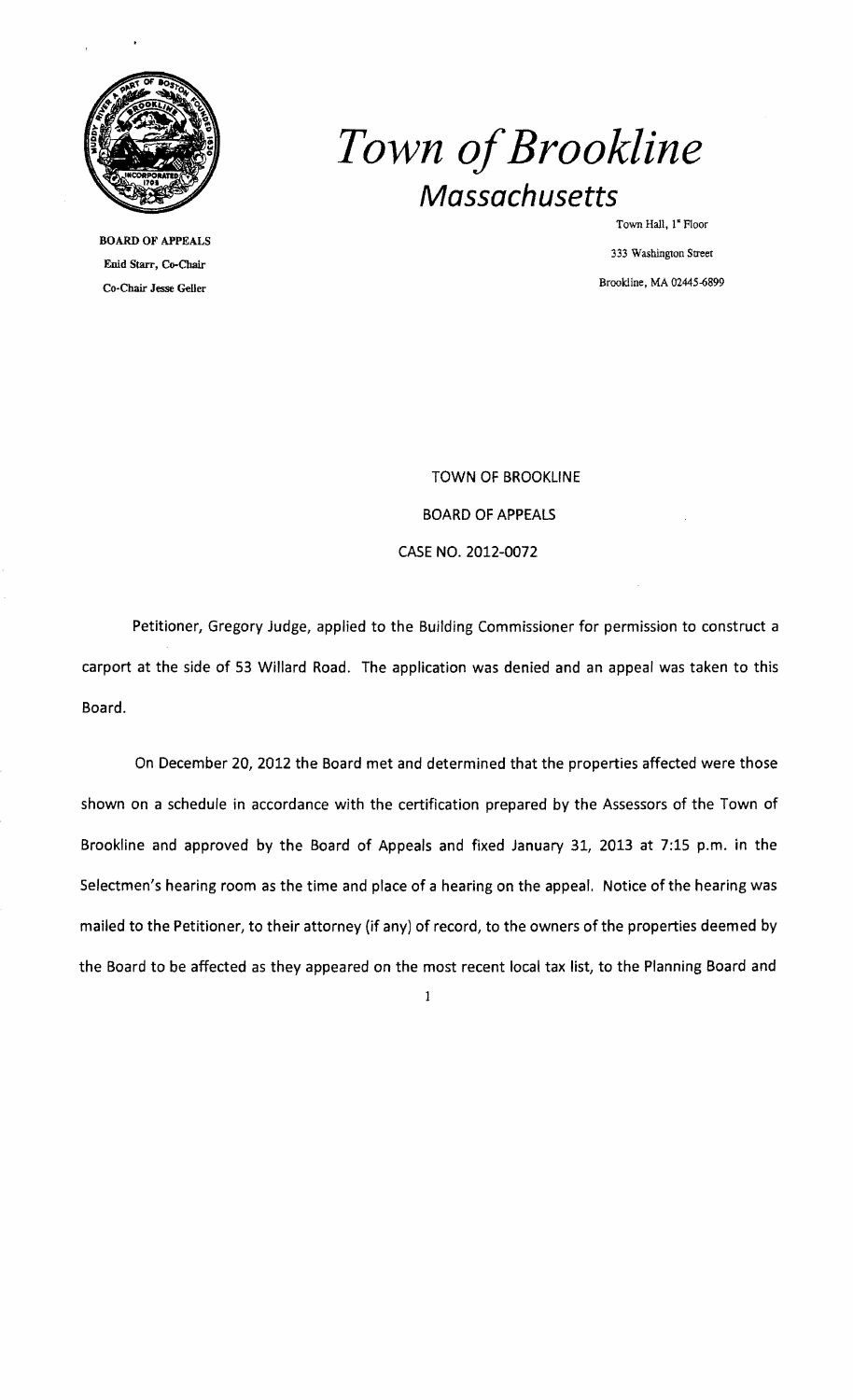to all others required by law. Notice of the hearing was published on January 10, 2013 and January 17, 2013 in the Brookline Tab, a newspaper published in Brookline. A copy of said notice is as follows:

## NOTICE OF HEARING

Pursuant to M.G.L C. 39, sections 23A & 23B, the Board of Appeals will conduct a public hearing to discuss the following case:

Petitioner: JUDGE TR GREGORY B

Owner: JUDGE TR GREGORY B

Location of Premises: 53 WILLARD RD

Date of Hearing: January 31, 2013

Time of Hearing: 7:15 p.m.

Place of Hearing: Selectmen's Hearing Room, 6<sup>th</sup> Floor

A public hearing will be held for a variance and/or special permit from:

- 1. 5.43; Exceptions to Yard and Setback Regulations
- 2. 5.60; Side Yard Requirements
- 3. 6.04.5.c.2; Design of All Off-Street Parking Facilities
- 4. 8.02.2; Alteration or Extension

of the Zoning By-Law to CONSTRUCT ATTACHED CARPORT REQUIRING BOA RELIEF

at 53 WILLARD RD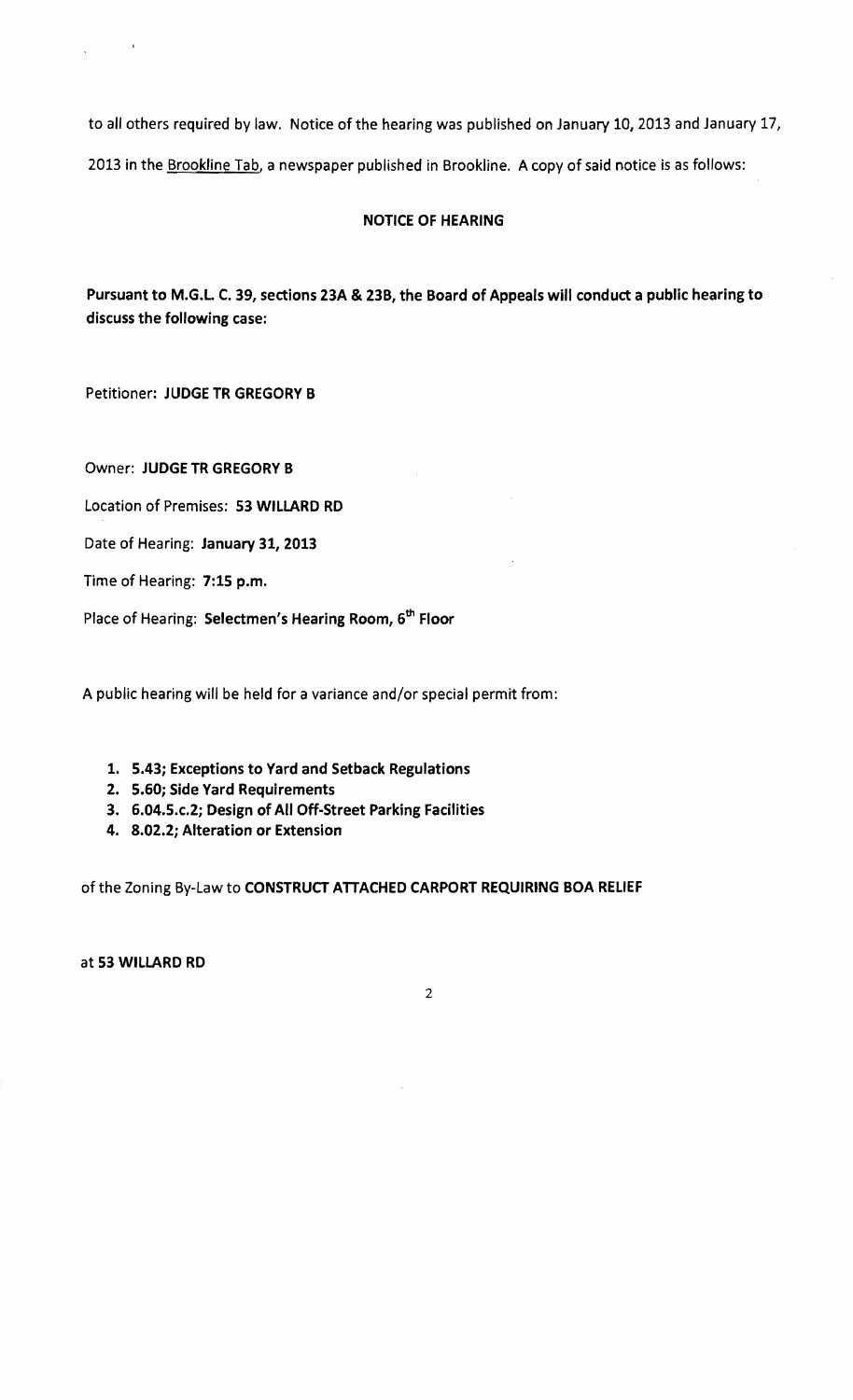Said premise located in a S-15 { Single-Family} Residential district.

*Hearings, once opened, moy be continued by the Chair* to *a date and time certain. No further notice will be mailed* to *abutters or advertised in the TAB. Questions regarding whether a hearing has been continued, or the date and time ofany hearing may be directed* to *the Zoning Administrator at 617 734-2134 or check meeting calendar* 

*at:http://calendars.town.brookline.ma.us/MasterTownCalandar/?FormID=158.* 

*The Town of Brookline does not discriminate on the basis of disability in admission to, access* to, *or operations of its programs, services or activities. Individuals who need auxiliary aids for effective communication in programs and services of the Town of Brookline are invited to make their needs known* to *the ADA Coordinator, Stephen Bressler, Town of Brookline,* 11 *Pierce Street, Brookline, MA 02445. Telephone:* (617) *730-2330; TDD* (617) *730-2327.* 

Enid Starr

Jesse Geller

#### Christopher Hussey

At the time and place specified in the notice, this Board held a public hearing. Present at the hearing was Chairman, Jesse Geller, and Board Members Mark Zuroff and Jonathan Book. The case was presented by John Porter, contractor, presented the case for the petitioner.

Mr. Porter described the property as being constructed in 1900 and is one of the oldest homes on the street. The property is developed with a single family dwelling and a garage in the rear yard located within 8' of the rear property line. Surrounding homes are single family dwellings primarily constructed in the first half of the  $20<sup>th</sup>$  century.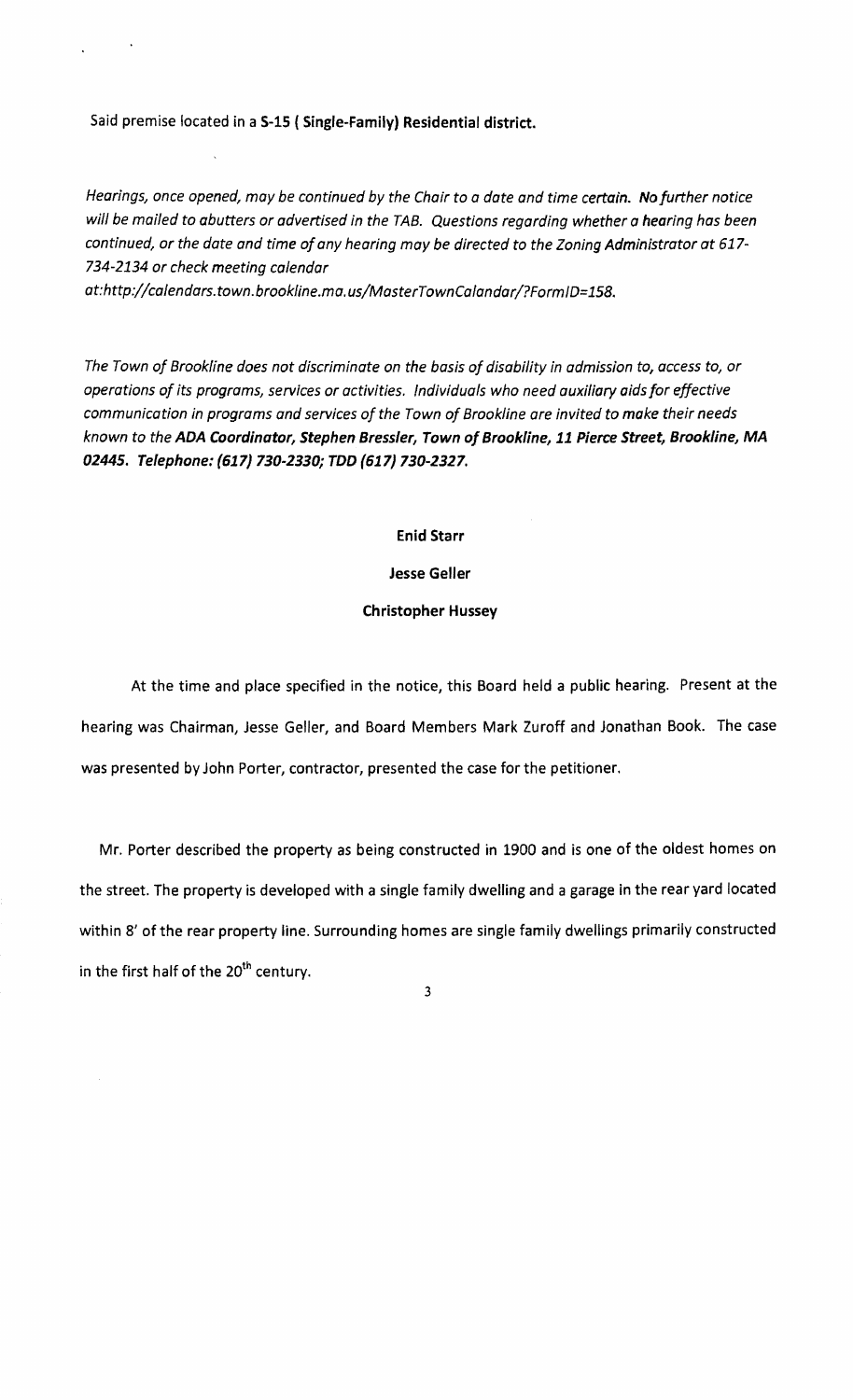Mr. Porter said the applicant, Grey Judge, is proposing to construct a carport, which will be located on the eastern side of the property, within 6" of the side property line. The carport will match the color of the dwelling and will align with and match the trim molding on the porch. The proposed carport will be used to access the existing deck and side entry to the dwelling.

Chairman Geller asked Mr. Porter to explain the use of the existing garage. Mr. Porter said the garage is a storage structure and there is no driveway connecting the garage to the street. Board Member Book asked Mr. Porter what the petitioner was proposing for counterbalancing amenities. Mr. Porter said there would be some landscaping and lattice screening installed between the carport and the most affected abutter.

The Chairman asked whether anyone in attendance wished to speak in favor of or against the proposal. No one spoke in favor of or in opposition to the proposal.

Timothy Richard, Planner, delivered the findings of the Planning Board.

#### **FINDINGS**

Section 5.43 - Exceptions to Yard and Setback Regulations

Section 5.60 - Side Yard Requirements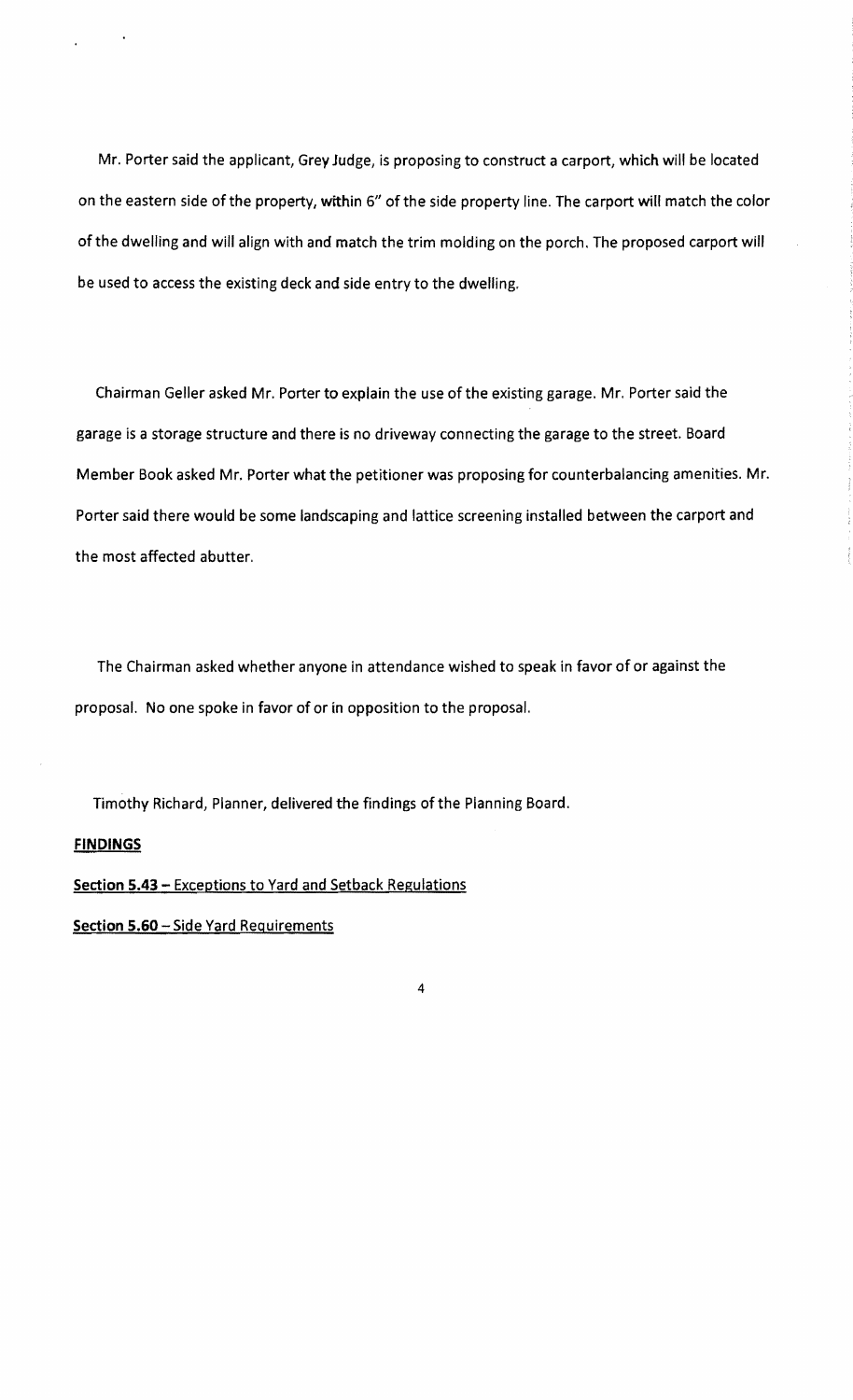| <b>Dimensional Requirements</b> | <b>Required</b> | <b>Existing</b> | Proposed | <b>Relief</b> |
|---------------------------------|-----------------|-----------------|----------|---------------|
| <b>Side Yard Setback</b>        | 15′             | 20.33'          | 6''      | Special       |

\* Under **Section** 5.43, the Board of Appeals may waive yard and setback requirements if a counterbalancing amenity is provided.

### **Section 6.04.5.c.2 - Design of All Off-Street Parking Facilities**

Mr. Richard said the Planning Board would support the requested relief to allow the applicant to construct a carport on the property if the abutter has no objections. The proposed carport will be shielded by trees and landscaping from 459 Chestnut Hill Avenue, which is the most affected property, directly abutting to the east. The Planning Board recommends that the applicant install additional landscaping as a counterbalancing amenity required for a special permit.

**Therefore, the Planning Board recommends approval of the plans by J.M.P. General Contractors, Inc., dated 1/4/12, subject to the following conditions:** 

1. Prior to the issuance of a building permit, the applicant shall submit final plans and elevations subject to the review and approval of the Assistant Director of Regulatory Planning.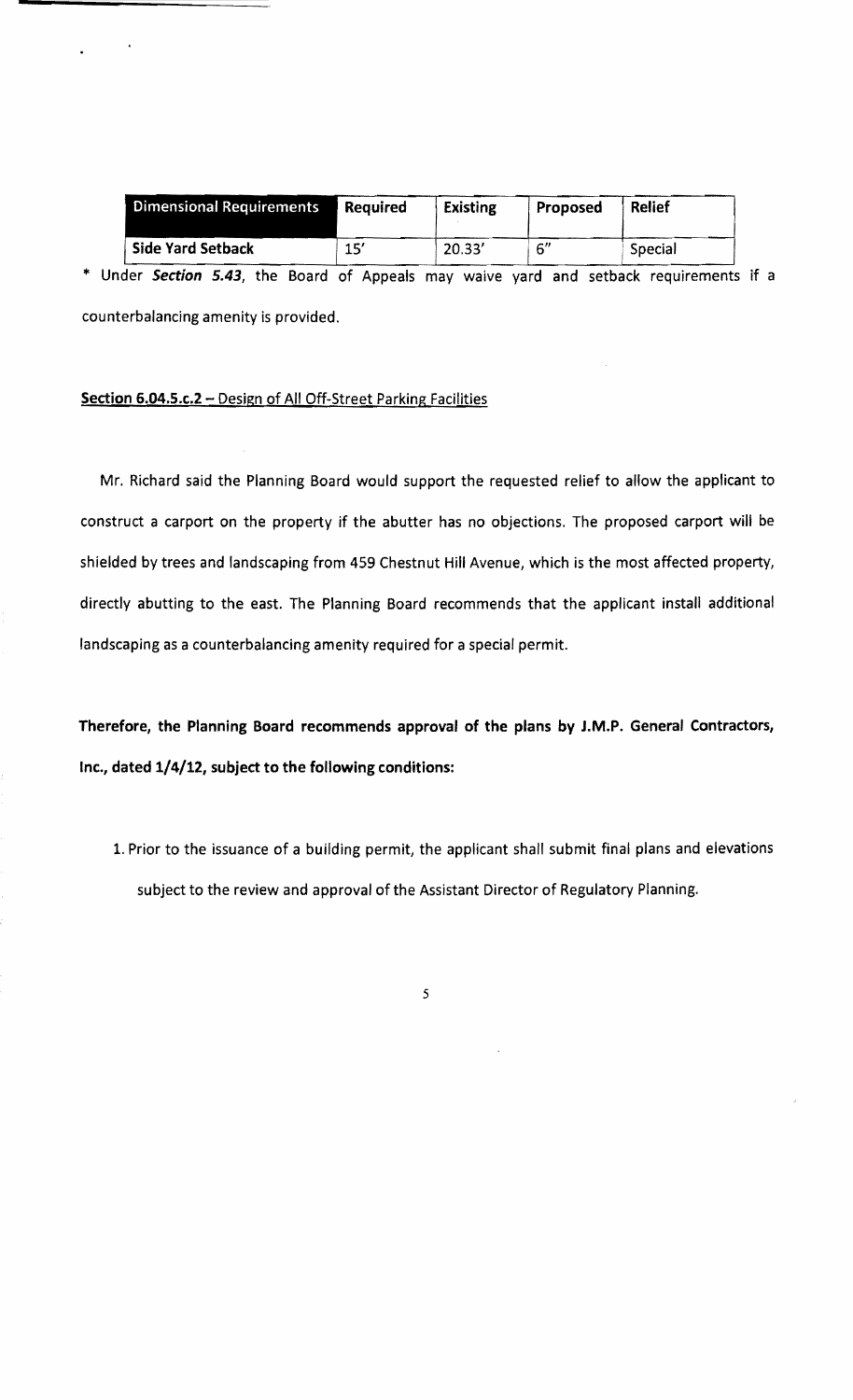- 2. Prior to the issuance of a building permit, the applicant shall submit a final landscape plan indicating all counterbalancing amenities, subject to the review and approval of the Assistant Director of Regulatory Planning.
- 3. Prior to the issuance of a building permit, the applicant shall submit to the Building Commissioner for review and approval for conformance to the Board of Appeals decision: 1) a final site plan stamped and signed by a registered engineer or land surveyor; 2} final building elevations; and 3) evidence that the Board of Appeals decision has been recorded at the Registry of Deeds.

The Chairman then called on Michael Yanovitch, Chief Building Inspector, to deliver the comments of the Building Department. Mr. Yanovitch said the Building Department has no objections to the requested relief. He said the relief is minimal and the Building Department will work with the petitioner to ensure compliance with the Building Code as well as any conditions.

In response to a question, Mr. Porter stated that the petitioner had contacted the abutter most affected by the alterations and that the abutter responded via electronic mail that the alterations were fine.

The Board then determined, by unanimous vote that the requirements of Sections 5.43, Section 6.04.5.c.2 and 9.05 of the Zoning By-Law, were met. The Board made the following specific findings pursuant to said **Section 9.05**:

a. The specific site is an appropriate location for such a use, structure, or condition.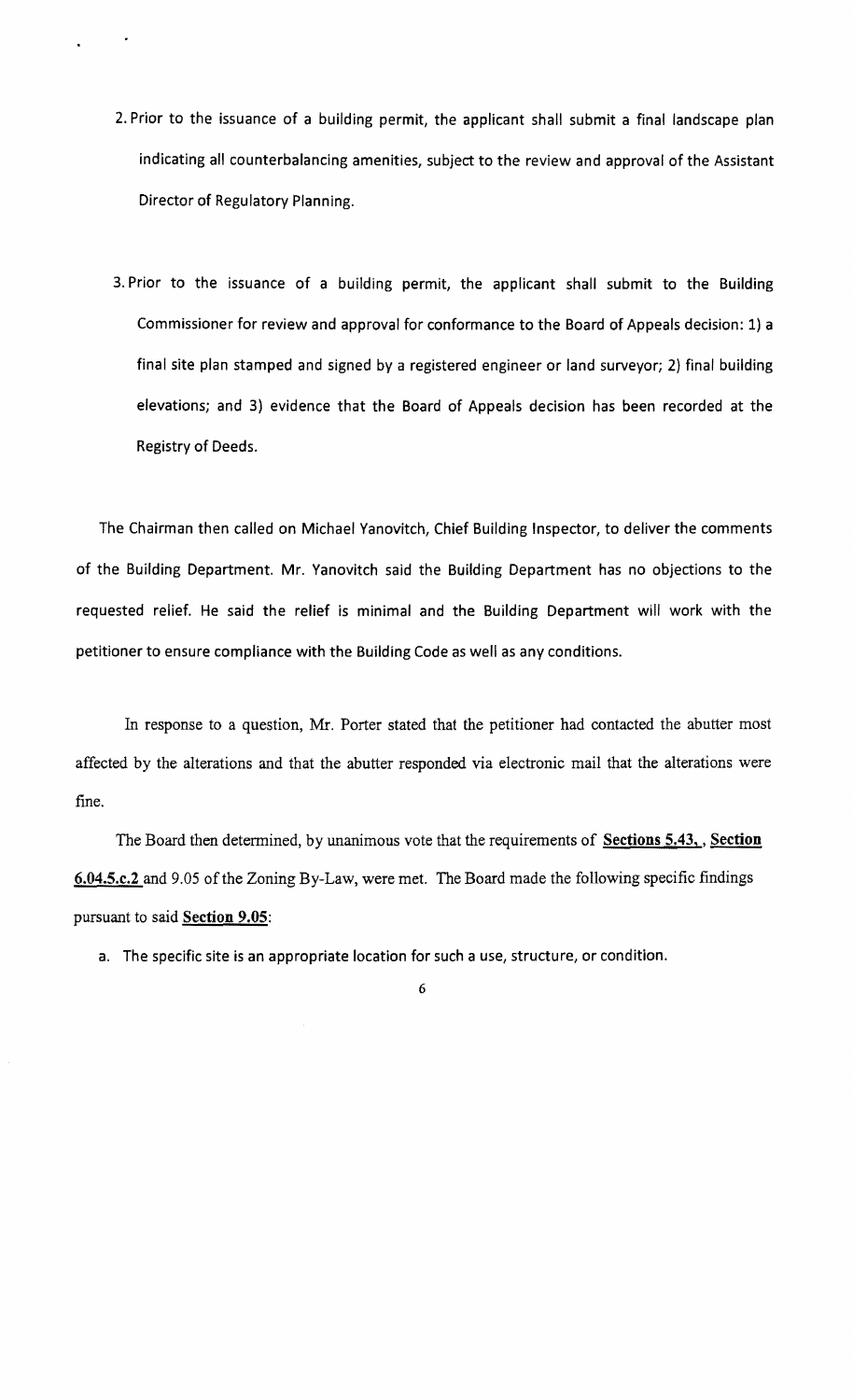- b. The use as developed will not adversely affect the neighborhood.
- c. There will be no nuisance or serious hazard to vehicles or pedestrians.
- d. Adequate and appropriate facilities will be provided for the proper operation of the proposed use.

Accordingly, the Board voted unanimously to grant the requested relief subject to the following conditions:

- 1. Prior to the issuance of a building permit, the applicant shall submit final plans and elevations subject to the review and approval of the Assistant Director of Regulatory Planning.
- 2. Prior to the issuance of a building permit, the applicant shall submit a final landscape plan indicating all counterbalancing amenities, subject to the review and approval of the Assistant Director of Regulatory Planning.
- 3. Prior to the issuance of a building permit, the applicant shall submit to the Building Commissioner for review and approval for conformance to the Board of Appeals decision: 1) a final site plan stamped and signed by a registered engineer or land surveyor; 2) final building